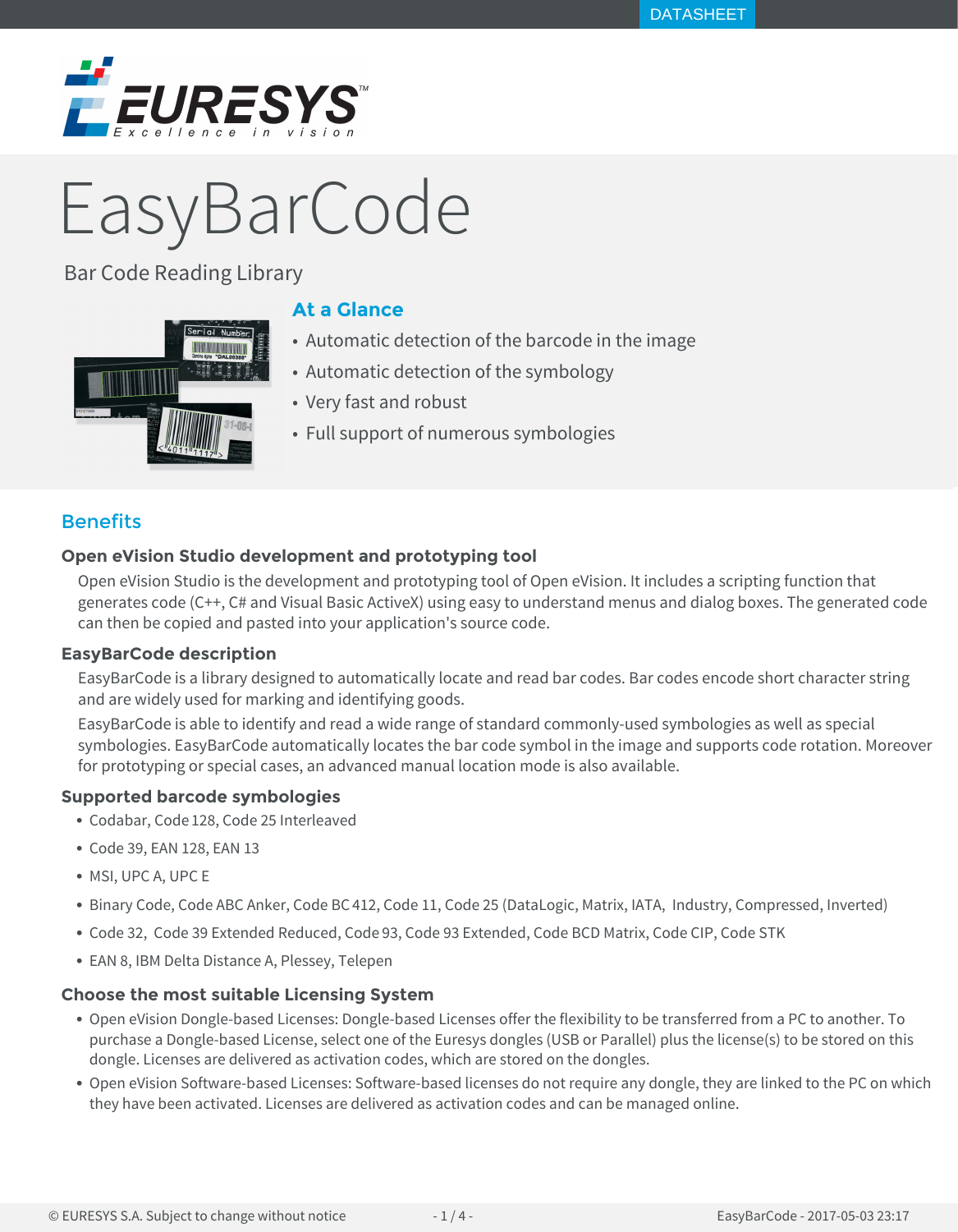# Applications

## **MACHINE VISION FOR THE GENERAL MANUFACTURING INDUSTRIES**

Product identification for traceability

Code quality verification

For label printing machines.

## **MACHINE VISION FOR THE PRINTING INDUSTRY**

Label and packaging inspection: Inspection of the quality of the printing of characters and codes

# Specifications

| Software                        |                                                                                                                              |
|---------------------------------|------------------------------------------------------------------------------------------------------------------------------|
| <b>Host PC Operating System</b> | • Open eVision is a set of 32-bit and 64-bit libraries that require a processor compatible<br>with the SSE2 instruction set. |
|                                 | • Open eVision can be used on the following operating systems:                                                               |
|                                 | $-$ Windows 10, 8 and 7 (32- and 64-bits)                                                                                    |
|                                 | - Windows Vista 32-bits Service Pack 1                                                                                       |
|                                 | - Windows XP 32-bits Service Pack 3                                                                                          |
|                                 | - Windows Server 2008 32-bits                                                                                                |
|                                 | - Windows Server 2008 R2 64-bits                                                                                             |
|                                 | - Windows Server 2003 32-bit Service Pack 1                                                                                  |
|                                 | - Windows Embedded Standard 2009 32-bits                                                                                     |
|                                 | • The Open eVision installer does not allow installation on virtual machines.                                                |
|                                 | • Minimum requirements:                                                                                                      |
|                                 | - Display size: 800 x 600. 1280 x 1024 recommended.                                                                          |
|                                 | - Color depth: 16 bits. 32 bits recommended.                                                                                 |
|                                 | - Between 20 MB and 300 MB free hard disk space for libraries, depending on selected<br>options.                             |
|                                 | - Between 60 MB and 400 MB free hard disk space for development tools, depending on<br>selected options.                     |
| <b>APIs</b>                     | Supported Integrated Development Environments and Programming Languages:                                                     |
|                                 | · Microsoft Visual Studio 6.0 SP6 (C++, Basic)                                                                               |
|                                 | • Microsoft Visual Studio .NET 2003 SP1 (C++)                                                                                |
|                                 | • Microsoft Visual Studio 2005 SP1 (C++, C#, VB .NET, C++/CLI)                                                               |
|                                 | • Microsoft Visual Studio 2008 SP1 (C++, C#, VB .NET, C++/CLI)                                                               |
|                                 | • Microsoft Visual Studio 2010 (C++, C#, VB .NET, C++/CLI)                                                                   |
|                                 | • Microsoft Visual Studio 2012 (C++, C#, VB .NET, C++/CLI)                                                                   |
|                                 | • Microsoft Visual Studio 2013 (C++, C#, VB .NET, C++/CLI)                                                                   |
|                                 | • Borland C++ Builder 6.0 update 4 (C++)                                                                                     |
|                                 | • CodeGear C++ Builder 2009 (C++)                                                                                            |
|                                 | • CodeGear Delphi 2009 (Object Pascal)                                                                                       |
|                                 | • Embarcadero RAD Studio XE4 (C++, Object Pascal)                                                                            |
|                                 | • Embarcadero RAD Studio XE5 (C++, Object Pascal)                                                                            |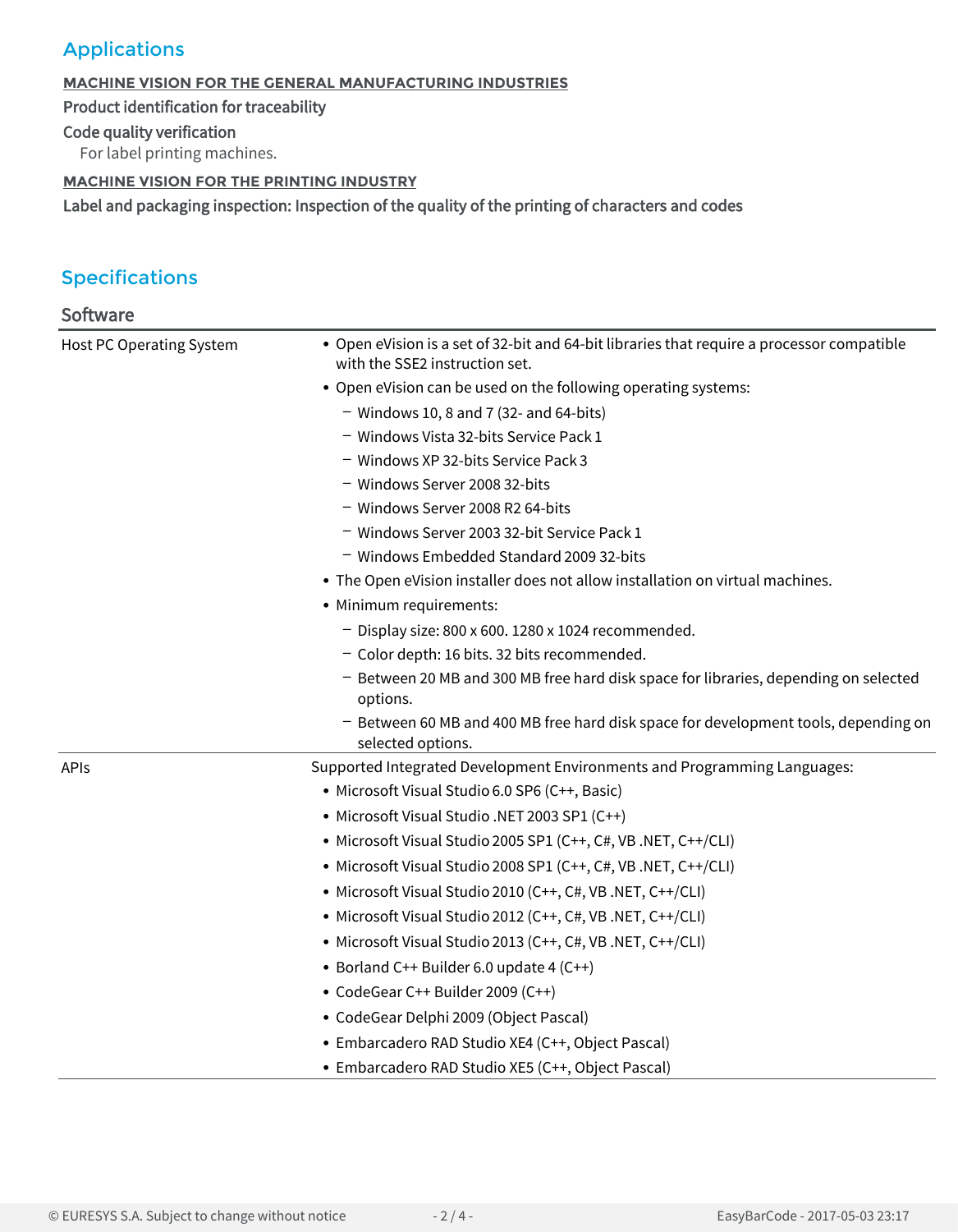# Ordering Information

| Product code - Description | • 4010 - EasyBarCode for USB dongle                |  |
|----------------------------|----------------------------------------------------|--|
|                            | • 4060 - EasyBarCode for PAR dongle                |  |
|                            | • 4110 - EasyBarCode for board licensing           |  |
|                            | • 4160 - Open EasyBarCode for USB dongle           |  |
|                            | • 4210 - Open EasyBarCode for PAR dongle           |  |
|                            | • 4260 - Open EasyBarCode for soft-based licensing |  |
|                            |                                                    |  |